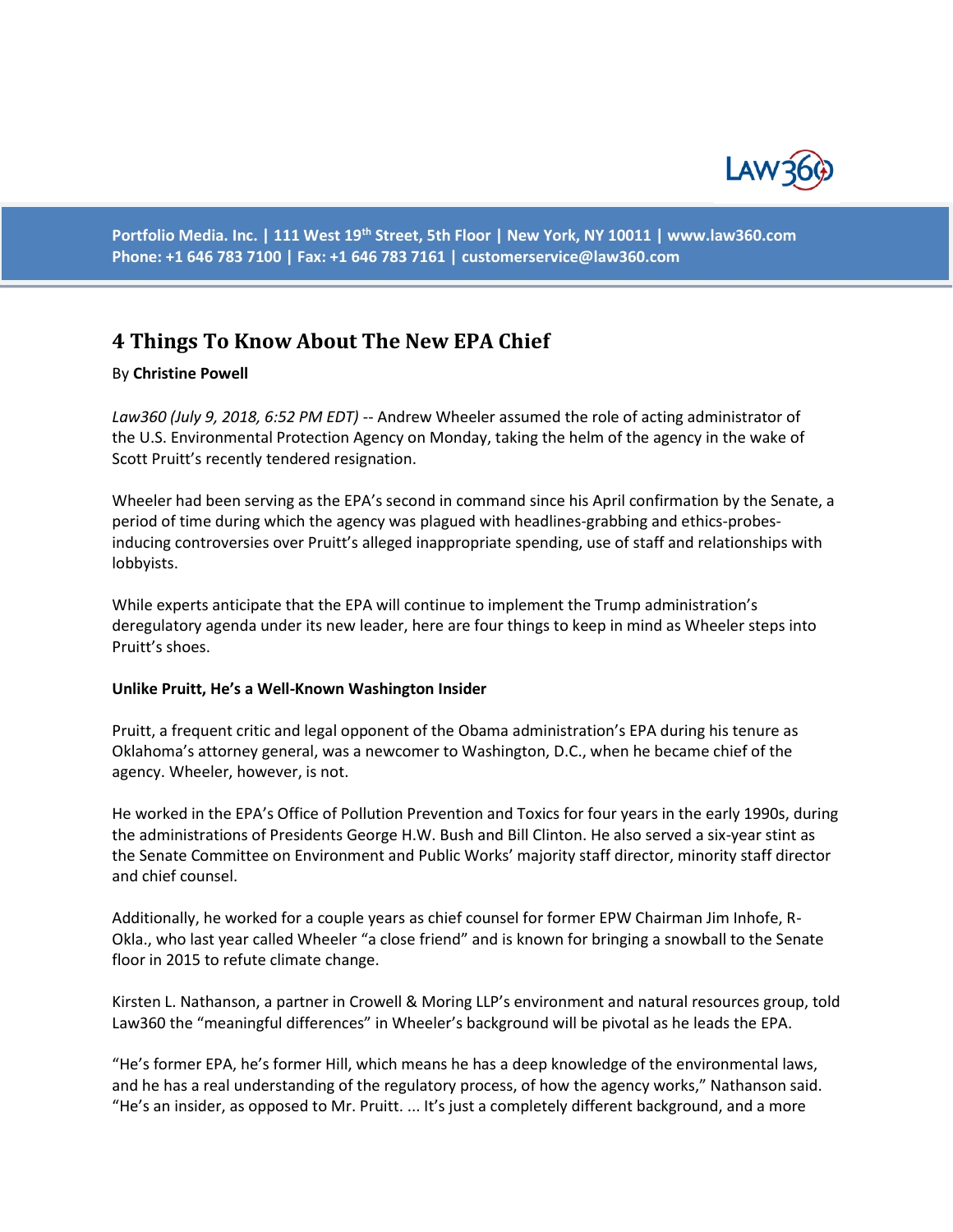traditional background for an EPA administrator, in my opinion."

# **He Left the Public Sector to Lobby for the Coal Industry**

In 2009, Wheeler moved to the private sector by joining Faegre Baker Daniels Consulting, where he became a principal and team leader of its energy and environment practice group, as well as counsel at the law firm.

His work there included lobbying Congress on behalf of the coal giant Murray Energy Corp., the utility holding company Xcel Energy Inc., the uranium producer Energy Fuels Resources Inc., the trade group Nuclear Energy Institute and the South Coast Air Quality Management District, which oversees air quality in a large portion of Southern California, including Los Angeles.

As such, Seth D. Jaffe, a partner in Foley Hoag LLP's environmental practice group, told Law360 he certainly expects Wheeler "to be an ally of the traditional energy industry. I think he's their hook, line and sinker."

Nathanson said his lobbying days should translate into an understanding of the importance of gathering input from stakeholders outside of the EPA.

"He was an external stakeholder trying to influence the agency. I would hope he would appreciate the value of hearing from the regulated community on building sustainable regulatory change," she said.

Environmental groups, meanwhile, have voiced concern about Wheeler's ties. Benjamin Longstreth, senior attorney for the climate and clean energy program at the Natural Resources Defense Council, told Law360 the conflicts between Wheeler's current and former roles "abound."

"[President Donald] Trump's claim was that he was going to clean up Washington, and the way to do that is to have somebody who is independent of those conflicts and cares about public health and the environment running the agency," Longstreth said. "He's simply the wrong person to be doing that. At the moment, there's no question that the course EPA has been on has been one of protecting the very same coal companies that Andrew Wheeler has been a lobbyist for."

## **He's Expected to Stay the Deregulatory Course**

Despite the contrast between Pruitt's and Wheeler's backgrounds, all signs indicate that their ideologies align. In a pair of tweets announcing that Pruitt was stepping down and that Wheeler was being elevated, Trump said he had "no doubt that [Wheeler] will continue on with our great and lasting EPA agenda. We have made tremendous progress and the future of the EPA is very bright."

Following through on many of Trump's campaign promises, Pruitt started the process of rolling back several of the Obama administration's highest-profile environmental regulations, including rules aimed at power plants, oil and gas facilities, automobiles and Clean Water Act permits — and Wheeler is expected to pick up right where he left off.

"I don't think this matters at all, except that he's going to be less controversial," Jaffe said. "Pruitt was doing exactly what Trump wanted to do, and Trump loved him for that. He loves being able to say, 'I'm rolling back these terrible regulations.' There's no reason at all to think that any of that's going to change."